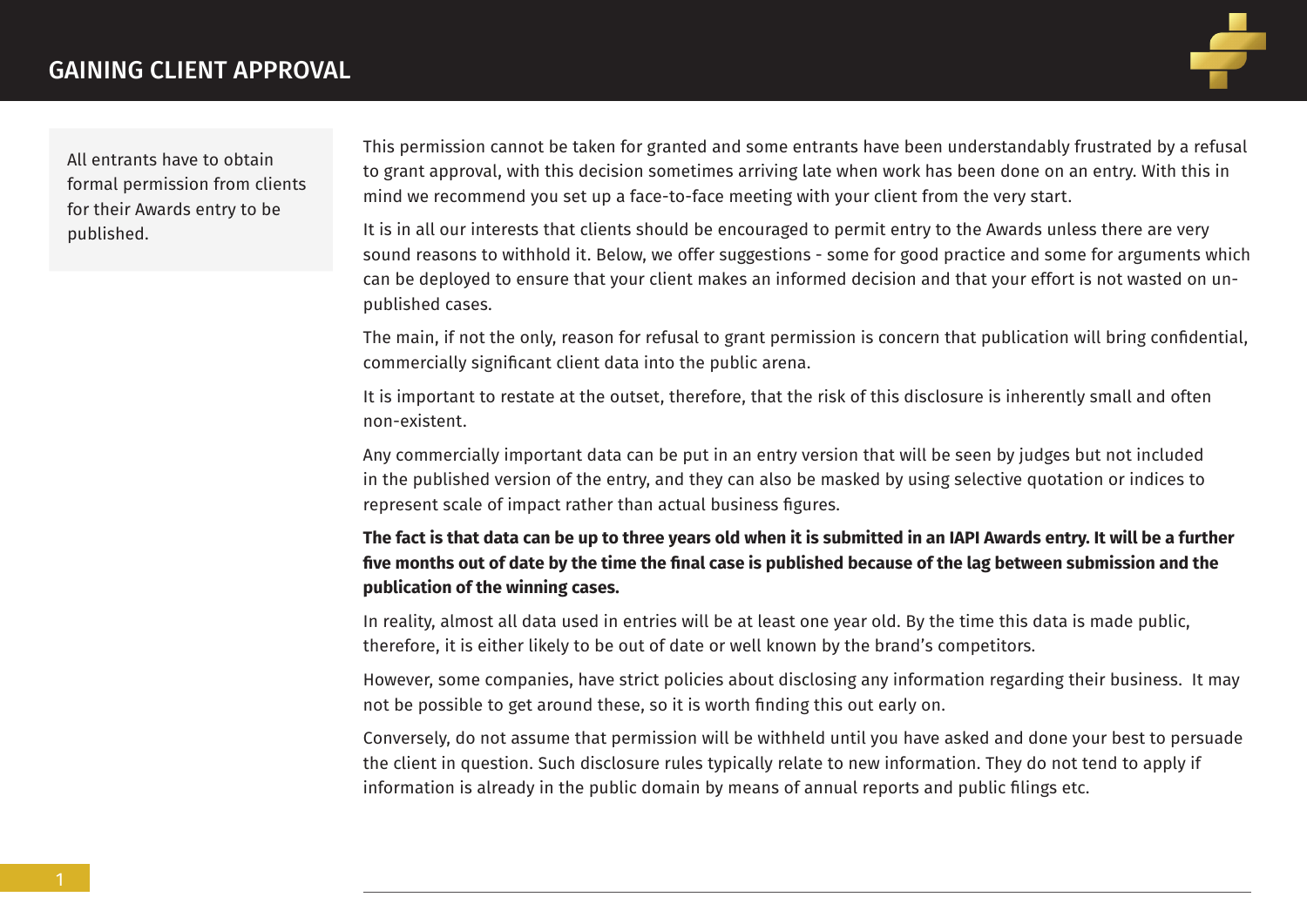

All entrants have to obtain formal permission from clients for their Awards entry to be published.

Below, we list further suggestions and arguments that may help you make the case for publication:

- 1 Maximise your chances of getting permission to publish by identifying and contacting early on the individual who needs to give approval. If it is a very senior person, an approach by a top agency person may help oil the wheels and emphasise the importance that the agency attaches to the Awards.
- 2 Seek approval from the most senior client possible not just the Marketing Director. An approach to the top usually flushes out any issues and gives plenty of time for a rational debate. It is a fatal error to get a 'soft' authorisation at the Marketing Director level or below, only for that person to decide that – having seen the final paper – he or she needs to get sign-off higher in the organisation. At a very late stage and under time pressure, it is hardly surprising that a Managing Director or CEO will often opt to say 'No' to a request for publication.
- 3 Assure clients that they will be able to vet the entry paper in question before entry and that you will submit it to them in sufficient time for them to read it and for you to make any changes. Do your best to find out about the key person's availability in Feb-April as per the supplied timeline. Do not forget that reading your case study is unlikely to be a priority for them, so the earlier you can provide them with a final draft, the better.

Consequently, you need to finish your final draft well before the closing date – and we would suggest doing this absolutely **no later than two weeks before you need to submit** the case as part of the entry process.

4 Establish as early as you can any sensitivities for the client, and see if you can agree ground rules for excluding or disguising via selective quotation or indexing (often financial data is most sensitive). Try to clarify how the client thinks any particularly sensitive information could be used by a rival. Marketing activity is by its nature in the public domain and even the thinking behind it is history after a year or two. Much basic market data (Nielsen, etc.) is likely to be available to major competitors anyway who will be tracking their rival's activity.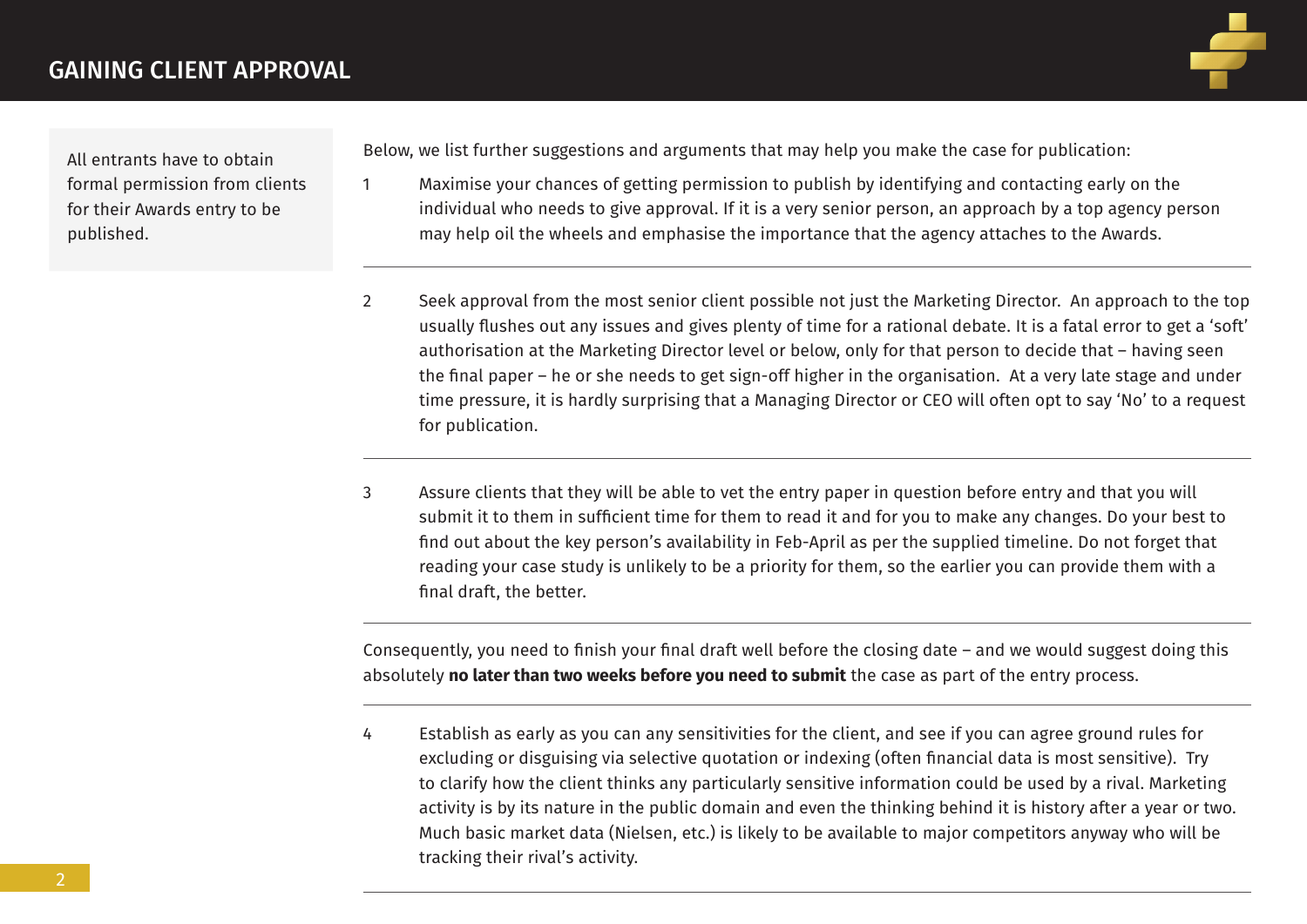

All entrants have to obtain formal permission from clients for their Awards entry to be published.

- 5 It is also true that most qualitative research about attitudes and behaviour in a given market will be revealed to competitors in their own discussions and tracking studies.
- 6 Some clients worry about exposing their strategic thinking to competitors. However, as John Brady, of McKinsey, argues, this does not appear to be much of a problem in reality. Any competitor can know everything there is to know about a retail brand like McDonald's and yet no-one has managed to copy it.
- 7 Some clients have a misguided view that only an agency will benefit from winning an award. Point out that the IAPI ADFX Awards benefit advertisers by improving the industry's overall standards of evaluation and by making establishing proof of effectiveness a higher priority for agencies. The very existence of the Awards scheme depends on clients allowing cases to be published in detail.

An ADFX paper can also be of invaluable use within the client's own organisation. It can be used to vindicate the key role that marketing plays in the organisation and to validate the effectiveness of investment in advertising, media and marketing communications to the company's main board.

In addition, the Awards reward both the client and the agency while creating good PR for the brand.

- 10 Across many years of publishing the Awards cases, there are no known instances of a competitive disadvantage being suffered by a brand as a result of being featured in a case study. Doubtful clients should take comfort from the fact that even the famously secretive P&G has entered effectiveness awards.
- 11 Advertising agencies are not only motivated by money. A successful paper will improve the client's profile within the agency and the team's motivation to work on the client's business.